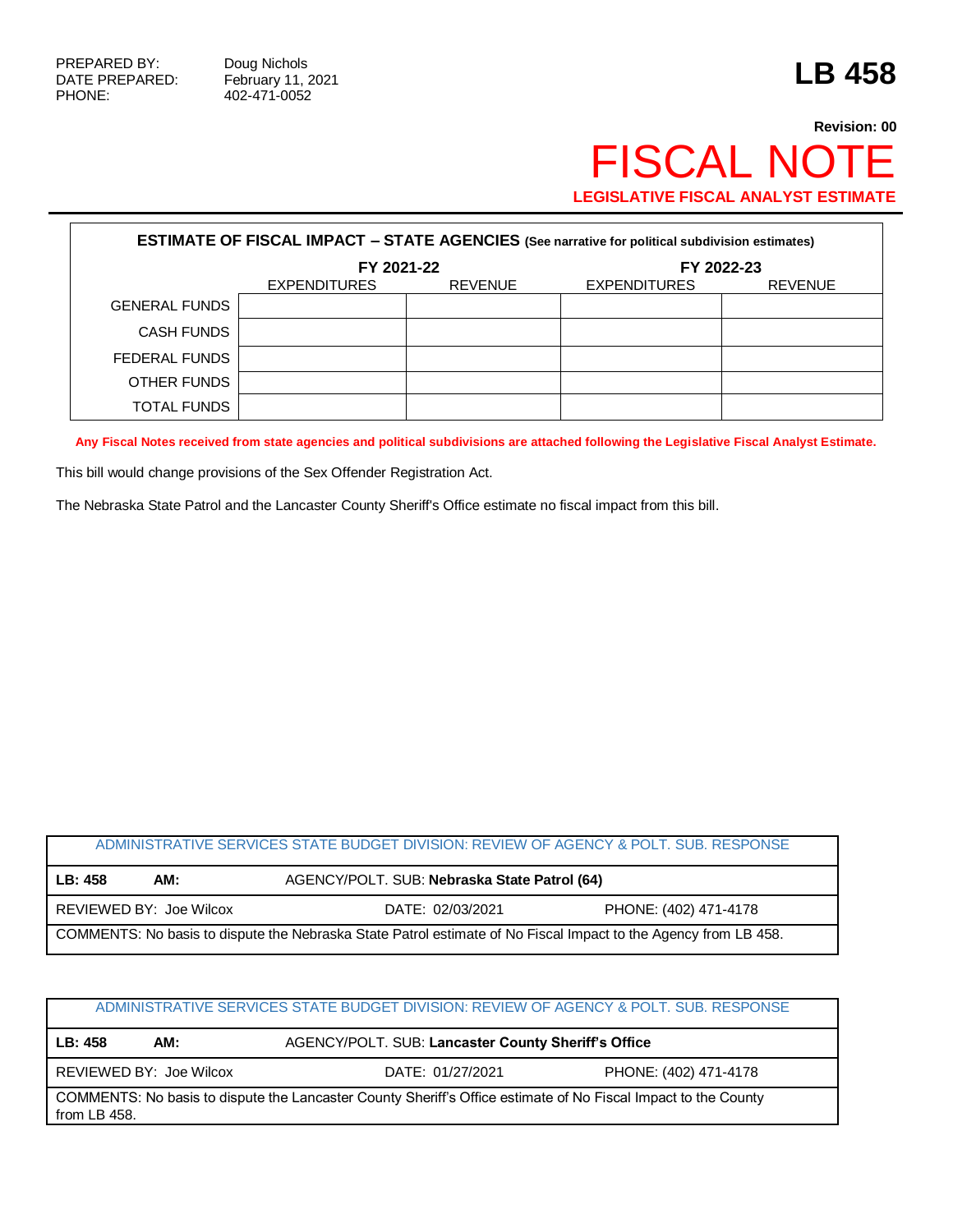**Please complete ALL (5) blanks in the first three lines. 2021**

| $LB^{(1)}$                                                                            | 458                             |                              |                                                                   |                     |            | <b>FISCAL NOTE</b> |
|---------------------------------------------------------------------------------------|---------------------------------|------------------------------|-------------------------------------------------------------------|---------------------|------------|--------------------|
| State Agency OR Political Subdivision Name: (2)<br>Carol Aversman<br>Prepared by: (3) |                                 | Nebraska State Patrol        |                                                                   |                     |            |                    |
|                                                                                       |                                 | Date Prepared: (4) 1/28/2021 |                                                                   | Phone: $(5)$        |            |                    |
|                                                                                       |                                 |                              | <b>ESTIMATE PROVIDED BY STATE AGENCY OR POLITICAL SUBDIVISION</b> |                     |            |                    |
|                                                                                       |                                 | <b>EXPENDITURES</b>          | FY 2021-22<br><b>REVENUE</b>                                      | <b>EXPENDITURES</b> | FY 2022-23 | <b>REVENUE</b>     |
|                                                                                       | <b>GENERAL FUNDS</b>            |                              |                                                                   |                     |            |                    |
| <b>CASH FUNDS</b>                                                                     |                                 |                              |                                                                   |                     |            |                    |
|                                                                                       | <b>FEDERAL FUNDS</b>            |                              |                                                                   |                     |            |                    |
|                                                                                       | <b>OTHER FUNDS</b>              |                              |                                                                   |                     |            |                    |
|                                                                                       | <b>TOTAL FUNDS</b>              |                              |                                                                   |                     |            |                    |
|                                                                                       | <b>Explanation of Estimate:</b> |                              |                                                                   |                     |            |                    |
|                                                                                       | No Fiscal Impact.               |                              |                                                                   |                     |            |                    |

**BREAKDOWN BY MAJOR OBJECTS OF EXPENDITURE Personal Services**: **POSITION TITLE NUMBER OF POSITIONS 21-22 22-23 2021-22 EXPENDITURES 2022-23 EXPENDITURES Benefits**………………………………...…… **Operating**…………………………...………. **Travel**……………………………………….. **Capital outlay**…………………...………….. **Aid**…………………………………………... **Capital improvements**……………………...  **TOTAL**……………………………….....

\_\_\_\_\_\_\_\_\_\_\_\_\_\_\_\_\_\_\_\_\_\_\_\_\_\_\_\_\_\_\_\_\_\_\_\_\_\_\_\_\_\_\_\_\_\_\_\_\_\_\_\_\_\_\_\_\_\_\_\_\_\_\_\_\_\_\_\_\_\_\_\_\_\_\_\_\_\_\_\_\_\_\_\_\_\_\_\_\_\_\_\_\_\_\_\_\_\_\_\_\_ \_